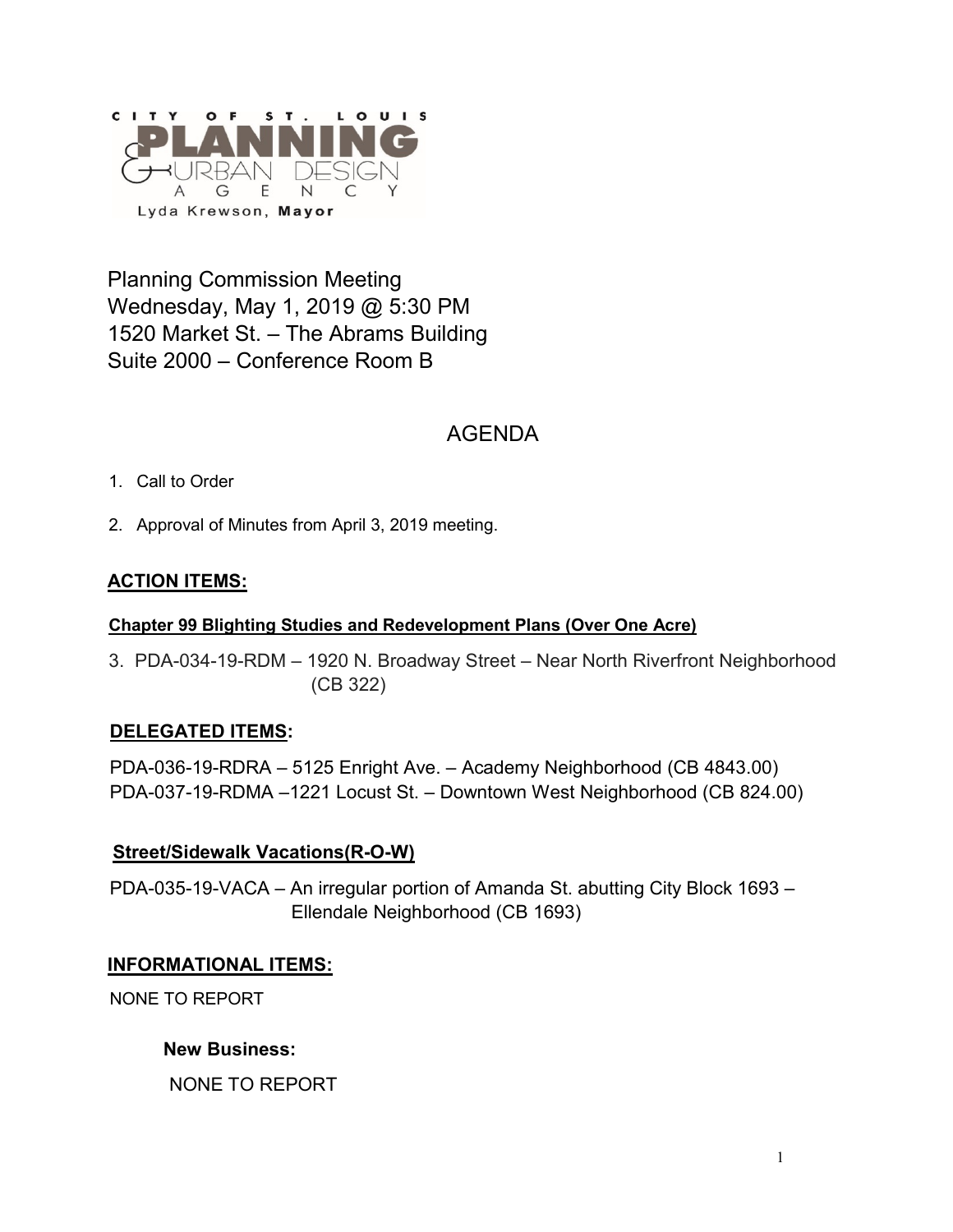Roll call vote in open session to hold a closed meeting pursuant to the following:

Proceedings involving legal actions, causes of actions or litigation or confidential or privileged communications with attorneys or auditors as provided by Section 610.021(1)RSMo. and/or Section 610.021(17)RSMo.

## END CLOSED SESSION

## NEXT BOARD MEETING – SCHEDULED FOR JUNE 5, 2019

Adjournment

**This notice is posted in compliance with RSMo §610.020.**